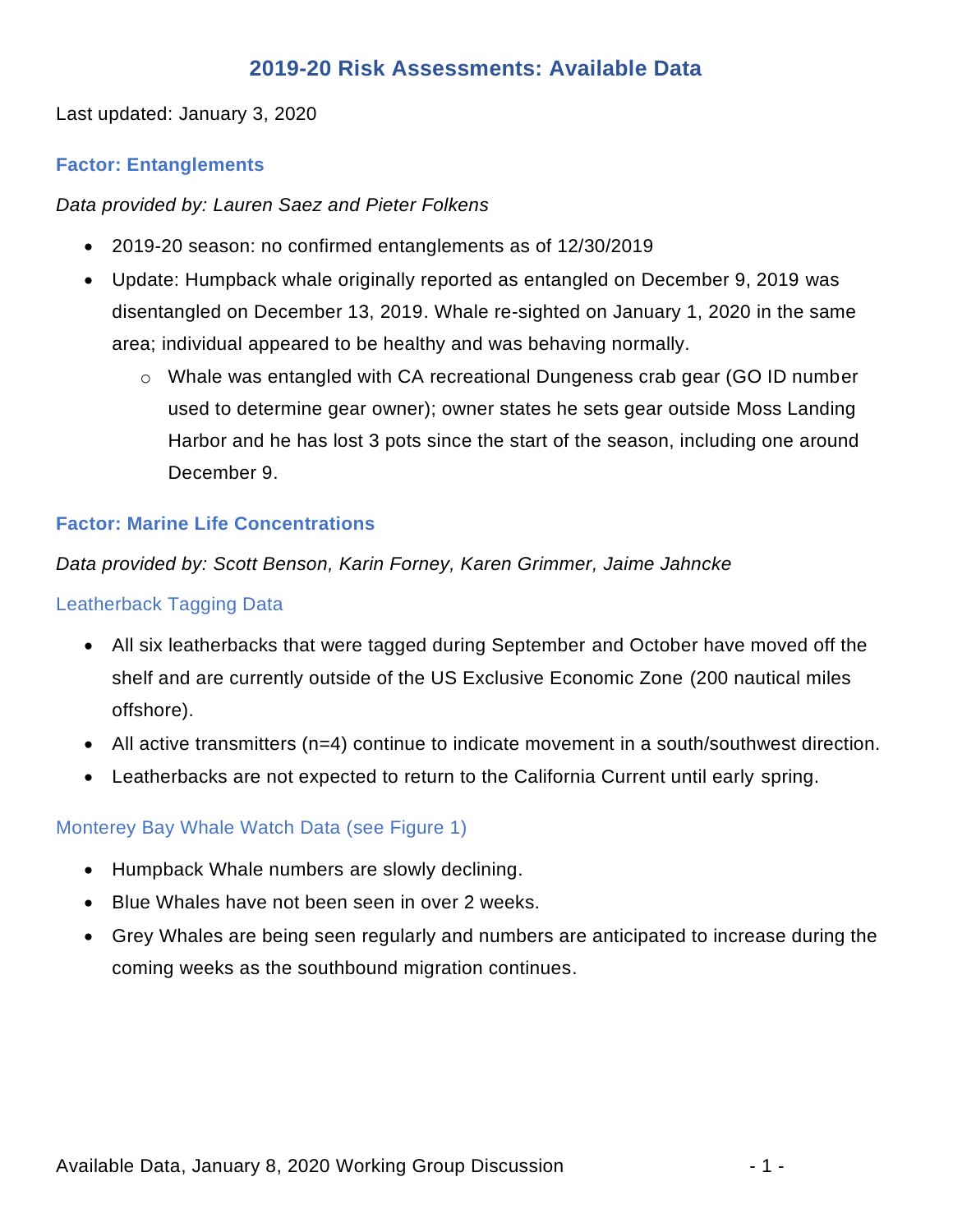

**Figure 1. Number of Humpback, Blue, and Grey Whale sightings from 15 November 2013 - 2 Jan 2020 for Monterey Bay Whale Watch. The y-axis is the number of whales; the thin blue bars are the average daily whale numbers, and the red line is a 7-day running average to make the patterns easier to see. A vertical green line has been added at November 15** 

Available Data, January 8, 2020 Working Group Discussion - 2 -

**of each year for reference. Each tick mark is one month.**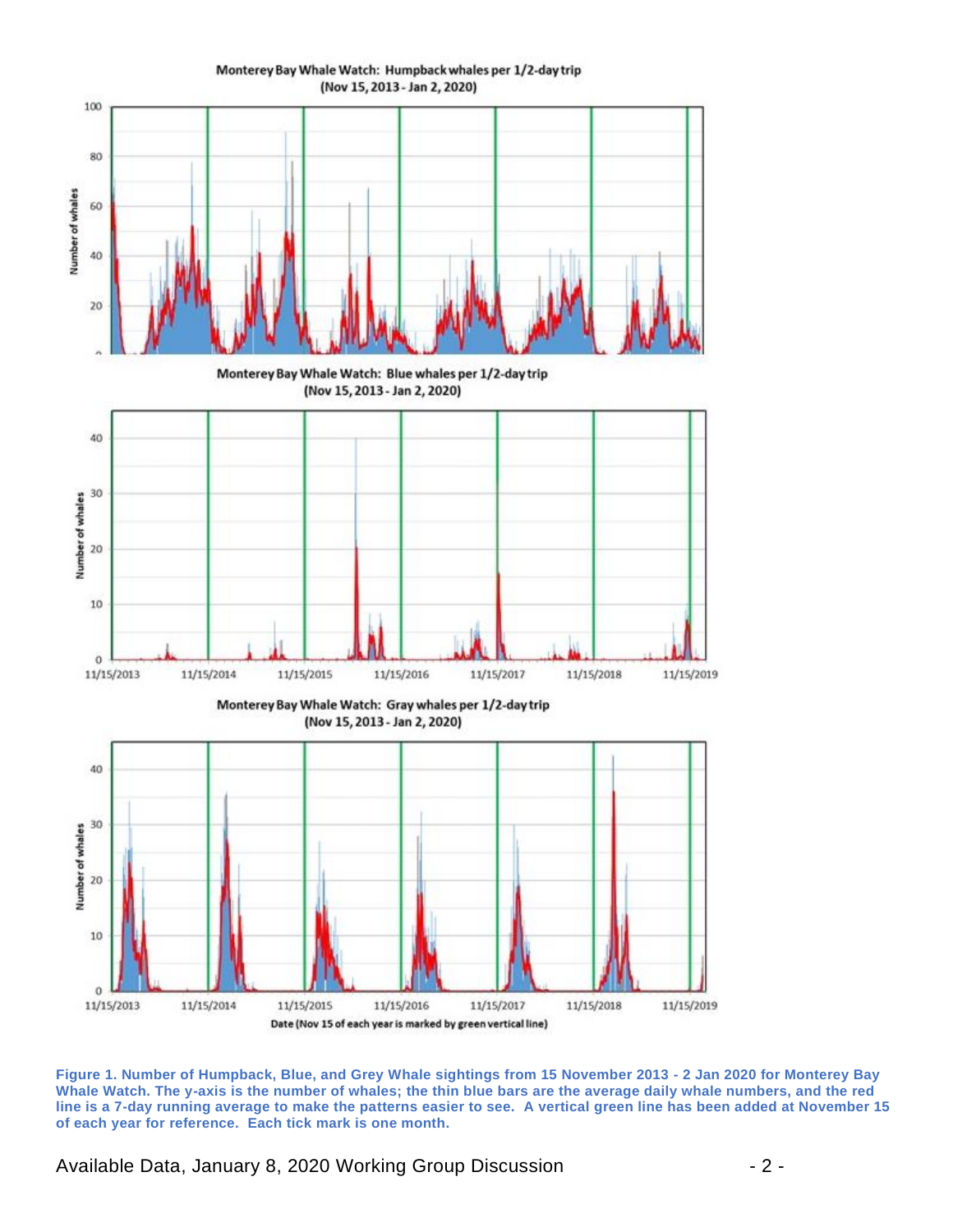# Point Blue Conservation Science Data Portal (see Figure 2)

- Over the past month (12/3/2019 to 1/3/2020), Farallon Islands observers, Spotter Pro, Whale Alert, and ACCESS vessel surveys documented the following:
	- o Monterey Bay region
		- Humpback Whales: 10 observations (12/11/2019)
		- Blue Whales: none
		- Grey Whales: none
	- o Greater Farallones region
		- **E** Humpback Whales: none
		- **Blue Whales: none**
		- Grey Whales: 19 observations (12/14/2019 12/20/2019)



**Figure 2. Observations of Humpback, Blue, and Grey Whales in the Greater Farallones (top row) and Monterey Bay (bottom row) areas, from 12/3/2019 to 1/3/2020. Dashed green line shows area under consideration. Reporting locations are represented by white circles. A given report may represent multiple individuals, and the same individual may be included in multiple reports.**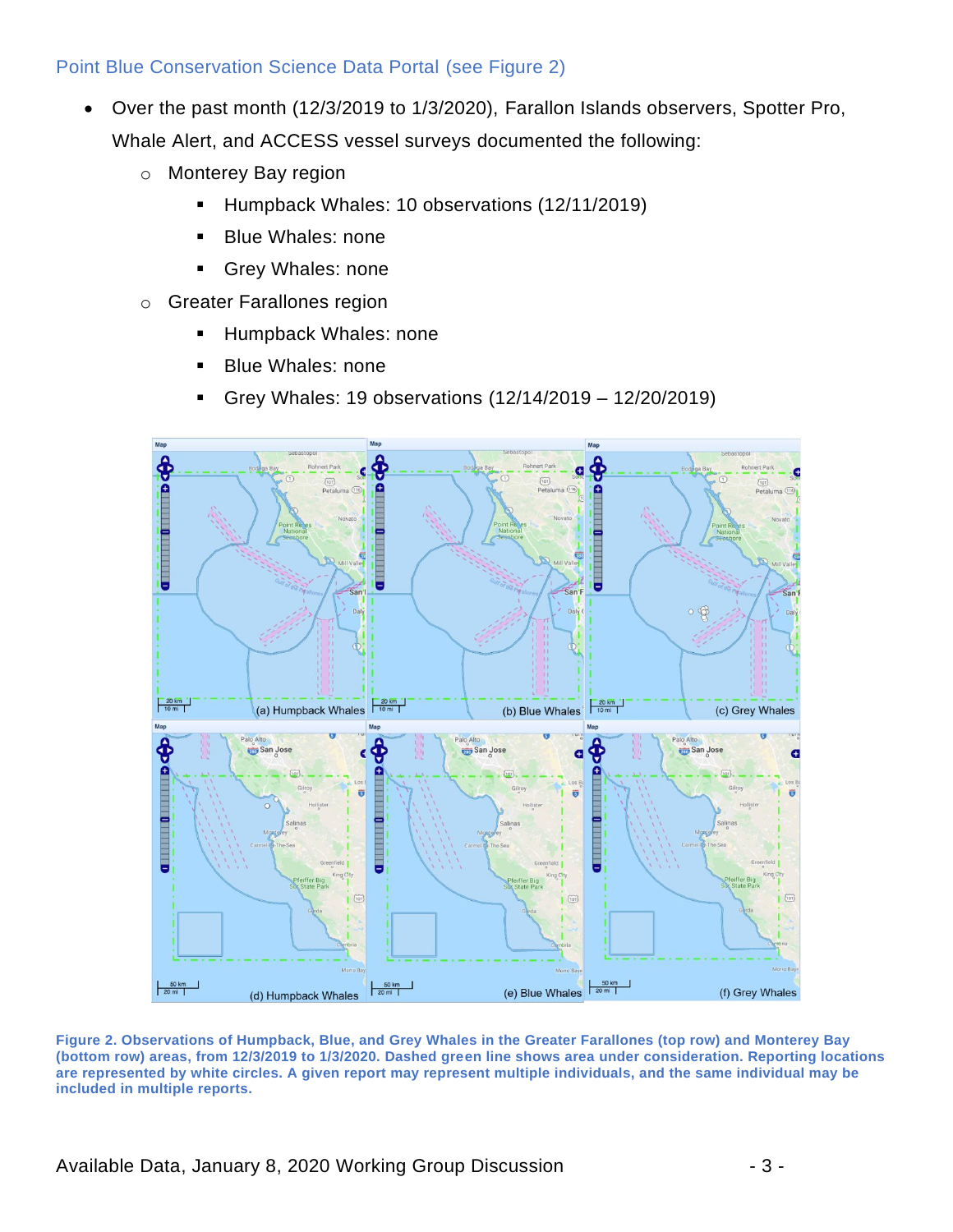# **Factor: Fishing Dynamics**

# *Data provided by: California Department of Fish and Wildlife*

# Season Timing

• The fishery opened on December 15, 2019 in the Central Management Area (south of the Sonoma-Mendocino county line) and December 31, 2019 in the Northern Management Area (north of the Sonoma-Mendocino county line).

# CDFW Marine Landings Data System

- As of January 3, there have been 1,227 Dungeness crab landings by 339 vessels during the 2019-20 season.
- Total landings to date: 5,368,735 pounds (see Figure 3) and \$16,589,120 in Ex-Vessel Value. Average price was \$3.31 per pound.
- Current landings suggest a maximum of 32,725 potential traps being fished in the Northern Management Area and 49,525 in the Central Management Area (see Figure 4).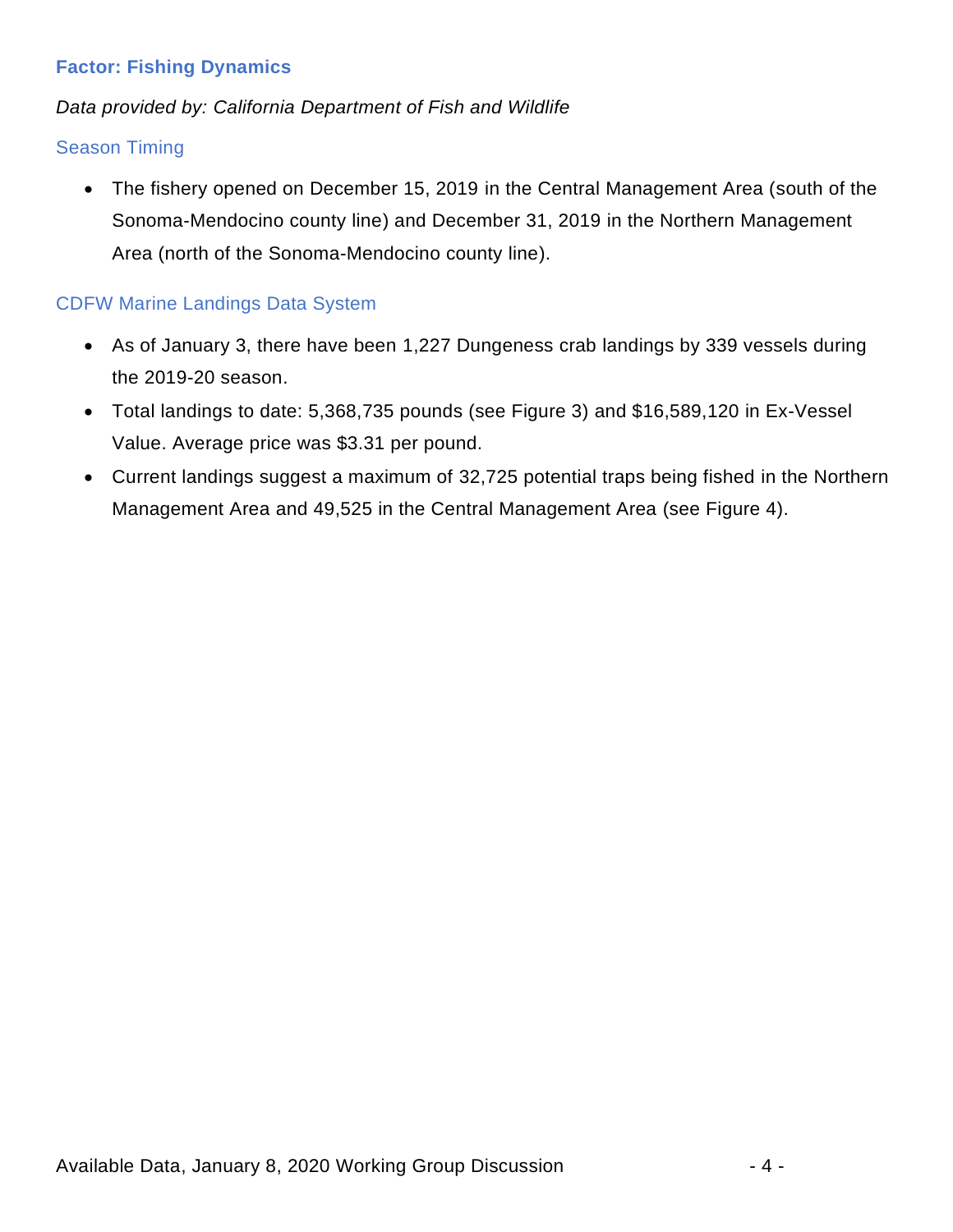

#### Volume of Landings (Pounds), by Week and Port Complex, 2019-20 Season

**Figure 3. Dungeness crab landings (pounds) by week and port complex. Accessed from CDFW's Marine Landings Data System on January 3, 2020. All data is preliminary and subject to change.**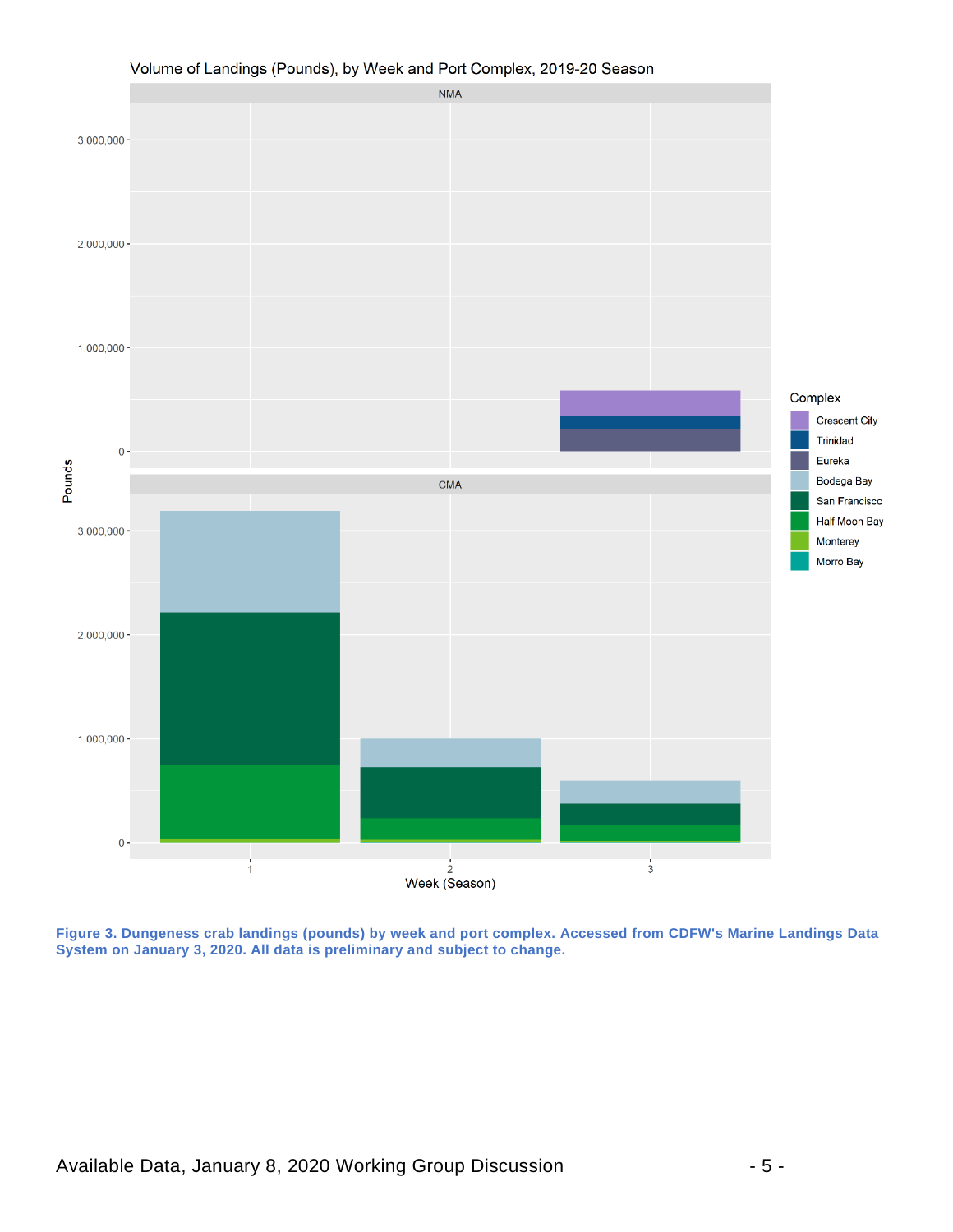

#### Maximum Potential Traps, by Week and Port Complex, 2018-19 Season

**Figure 4. Maximum potential traps by week and port complex, based on landings data and Dungeness Crab Vessel Permit tier information. Accessed from CDFW's Marine Landings Data System on January 3, 2020 and CDFW's Automatic License Data System on November 18, 2019. All data is preliminary and subject to change.**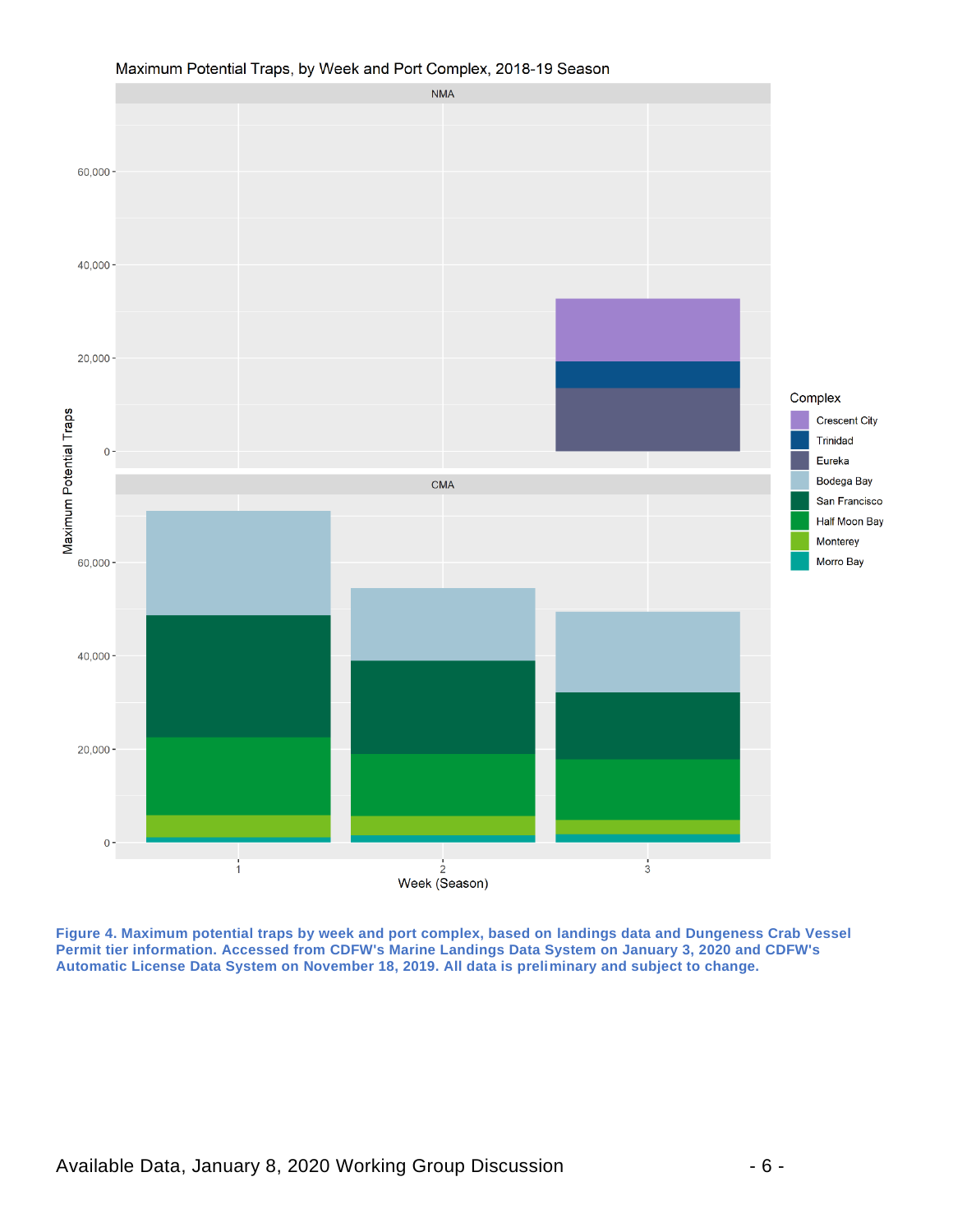# **Factor: Ocean and Forage Conditions**

### *Data provided by: Pieter Folkens*

#### **ENSO**

- Bureau of Meteorology shows NINO3.4 region in neutral territory with a sea surface temperature (SST) anomaly of +0.38°C and trending cooler (see Figure 5).
- Data from the National Weather Service's Climate Prediction Center shows the majority of the models favor a neutral ENSO in NINO3.4 through our summer and autumn 2020, then decreasing further towards 0°C after December (see Figure 6). As the neutral forecast trends towards 50/50 probability, the probability of La Niña increases and will exceed the probability of an El Niño next autumn, particularly going into the next year (2021).
- As of January 2, 2020 the local SST anomaly was neutral nearshore and cold offshore (-2°C to -2.5°C; see Figure 7). Waters around the Hawaiian Islands and in the Gulf of AK remain slightly above average (+1° to +1.5°C).
	- o The base period used in NOAA's ESTL daily anomalies is 1971–2000. If the base period were longer to encompass the 1960s and early 2000s, the anomalies would be slightly cooler compared with the longer time frame.
- Updated information will be available from the Bureau of Meteorology on January 7 and the Climate Prediction Center on January 9.



NINO3.4 SST Index

**Figure 5. Sea Surface Temperature readings, July 2015 to December 2019. Published December 29, 2019.**